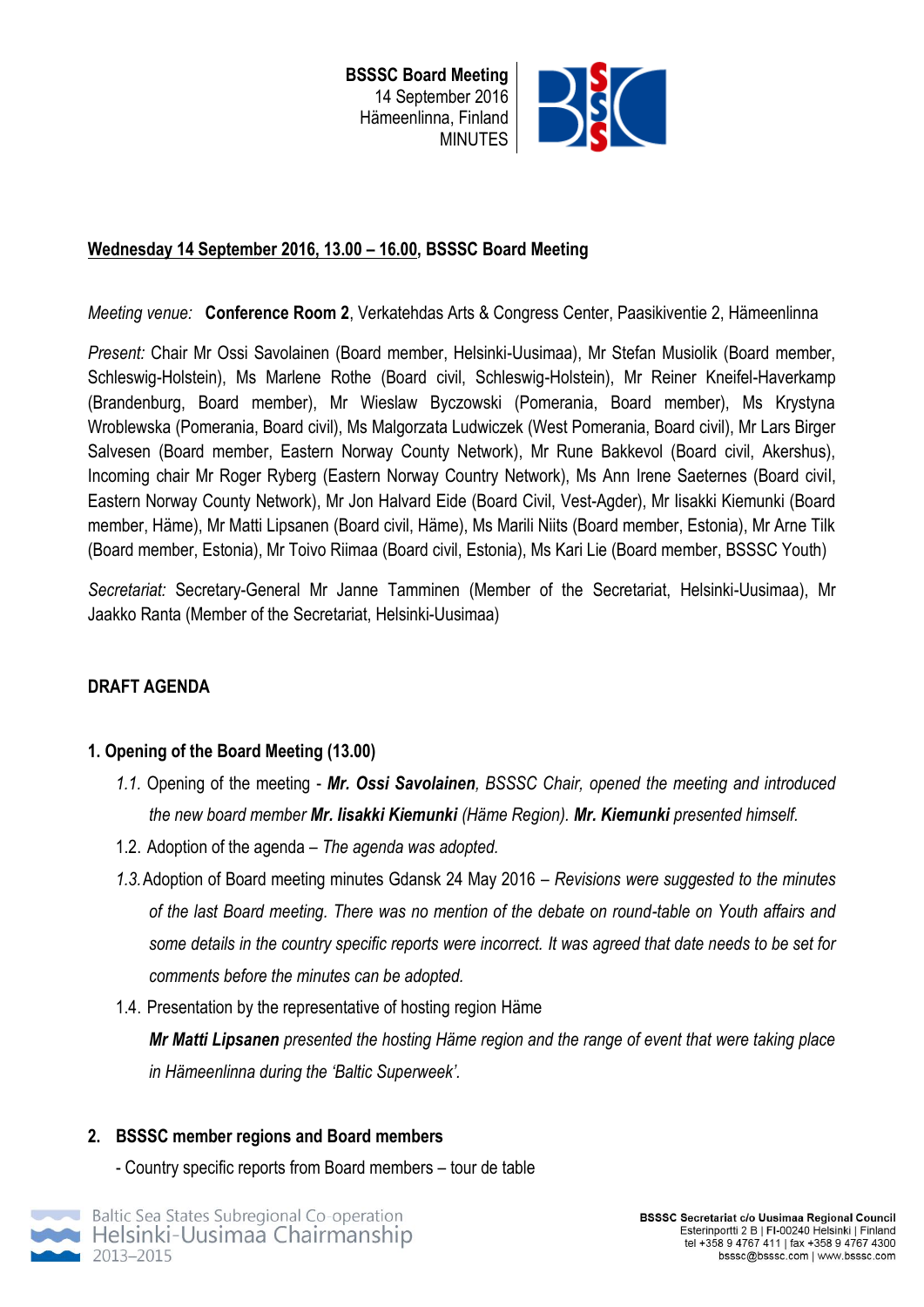

- information about ongoing/planed local/regional reforms (if any)
- important issues/policy areas in focus at the moment

*The chair Mr. Savolainen suggested that the board would skip this section. Board agreed and it was moved for the next meeting. Mr. Savolainen added that the greatest municipal and local government reform in Finnish history would be dealt with more detail in the next meeting.* 

# **3. Policy Sectors and Working Groups**

- 3.1. Maritime Issues *Mr Janne Tamminen reported that much has not happened since last time. Mr Tamminen will participate in Maritime Planning Event in November.*
- *3.2.* Youth Policy Annex 1 and 2 *Ms Malgorzata Ludwiczek and Ms Kari Lie reported from the Youth meeting. Ms Ludwiczek stressed that at the moment youth participation is not satisfactory and more nationalities are needed in the youth events. It should be discussed in more structural way how to include young people better. The board expressed hopes of creating a task force on how to include young people better. Ms Lie challenged all board members to take more active role in taking the youth on board. Mr Musiolik suggested implementing an early-warning system for youth events, so regions could react if youth participation seems to be remaining on a low level. The problem is that at the moment youth politicians do not know about BSSSC or its board members. Mr Lars Birger Salvesen added that a later time in autumn for Youth events would be more convenient for some regions. The board agreed that a more structural way is needed for ensuring the sufficient youth participation and that an early-warning system would be a good idea.*

*Ms Ludwiczek wanted to know about the discussions on round-table for youth affairs. Conversations have taken place, but CBSS has not officially answered to the letter that was sent by the BSSSC Chair. Ms Iris Kempe from CBSS has ensured that the letter will be answered. BSSSC will get maximum two seats in the youth table. It was noted that it would important if Ms Lie could make an application to participate in the round-table* 

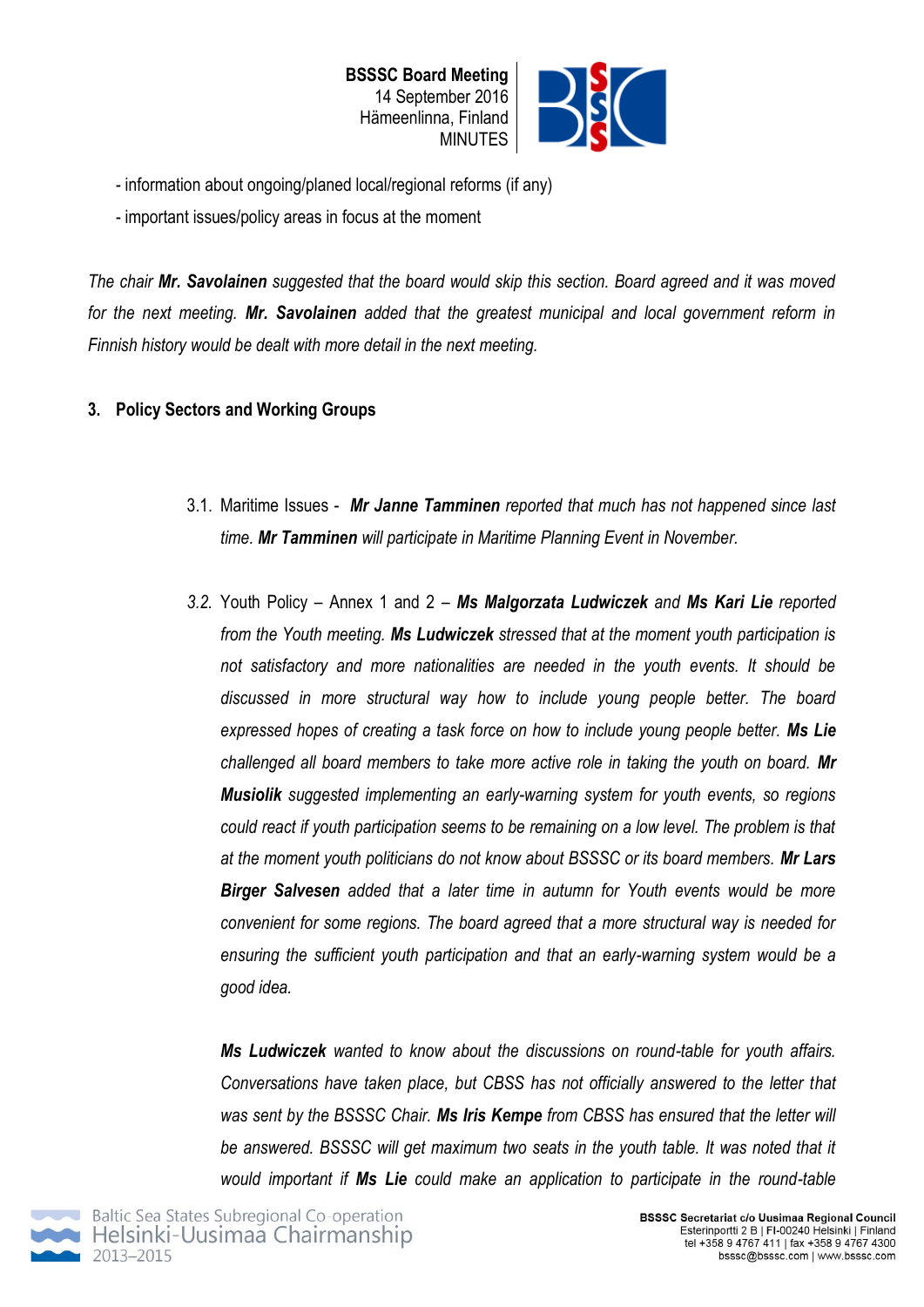*discussions in Berlin.* 

- 3.3. Energy and Climate Issues *No report from this policy area.*
- 3.4. Northern and Arctic Dimension *Mr Roger Ryberg reported on Eastern Norway County Network's meeting with Mr Kim Kymäläinen in Brussels. Mr Ryberg hopes to bring new synergies with the Norwegian chairmanship of the ND steering group and working closely with the new Norwegian member of this group. Mr Ryberg will report on progress in the next meeting in Stockholm.*
- *3.5.* Transport and Infrastructure *Mr Jon Halvard Eide reported on European Ten-T-Days in Rotterdam. CPMR is currently performing a territorial assessment on how to deal with territorial regions in project calls. At the moment several good projects have been rejected because of budget constraints.*
- *3.6.* Culture *Mr Stefan Musiolik presented an idea of the title/trademark of Baltic Sea City of Culture that could be awarded to cities as a smaller version of European Capital of Culture. City of Kiel wants become a Baltic Sea City of Culture by 2020, but does not want to do it on their own. BSSSC could pick this idea up on a later stage within the context of EU Baltic Sea Strategy. Ms Krystyna Wroblewska said that this would also be a good initiative for the UBC. It was agreed that this idea would be discussed in the next board meeting.*

*Mr Musiolik also wanted to bring up the political culture of co-operation with Russia. The Bundesland of Schleswig-Holstein had experienced problems with their Hanse Bureau in Kaliningrad and a partnership on municipal level had proved to be more problematic in recent times. Mr Musiolik suggested that someone should represent BSSSC in the upcoming conference in Kaliningrad that it has received an invitation into. It was agreed that Ms Wroblewska would take part and enquire Russian willingness of returning into the BSSSC. BSSSC is ready to organize a board meeting in Kaliningrad and this would give the Russians a chance to come back into the organization.* 

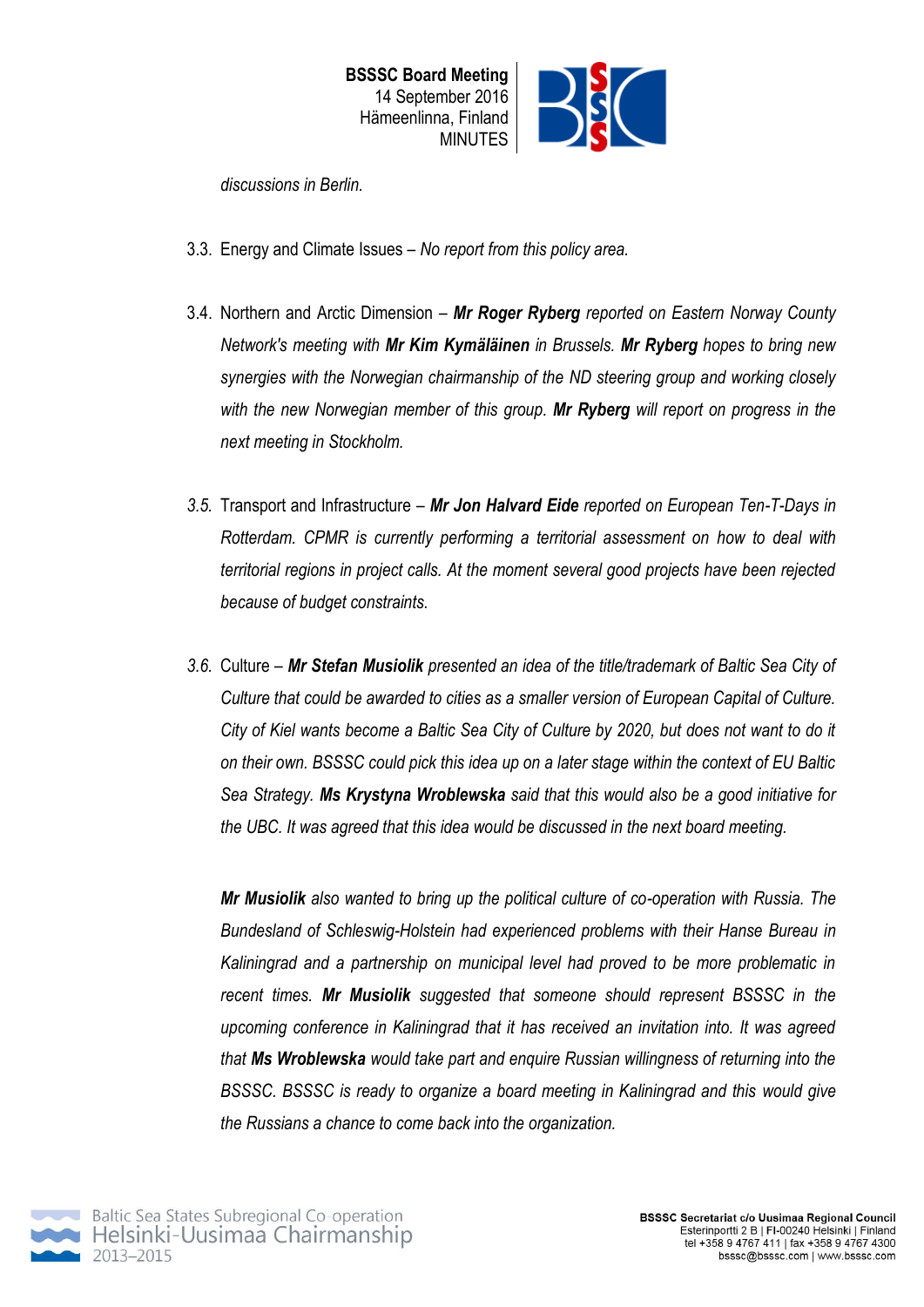

- 3.7. Cohesion Policy *It was decided that an ad hoc working group for Cohesion Policy is needed and regions need to think for the next meeting if they want to take part in the working group. Reiner Kneifel-Haverkamp declared his willingness to be rapporteur on Cohesion Policy and chair this ad hoc working group.*
- 3.8. Baltic Sea Region Programme *Ms Ann Irene Saeternes reported that there is now Russian national funding for the INTERREG Baltic Sea Region program. Russia has reserved 4, 2 mill Euro to open up for project co-operation with Russian partners from the 2 nd call. Mr Lipsanen reported that the next application period deadline is on 17th January and there is still one more application round next year. The guess is that after this final round there will be only small amount of money left.*

#### **4. Current issues at other co-operation organizations**

- *4.1.* CBSS *Iceland has started its presidency. Mr Gudmundur Arni Stefansson is the new chair, Ms Maira Mora from Latvia is the new secretary-general. BSSSC has been invited to many expert groups.*
- 4.2. CPMR *Next CPMR meeting will be held in the beginning of October. Mr Jari Sainio has been selected for the second 2-year period as a president of the organization at the end of May. Mr Savolainen and Mr Tamminen will join Mr Sainio in the executive committee meeting in Hiiumaa. General Assembly is held in November in the Azores.*
- *4.3.* Baltic Sea Parliamentary Conference *Mr Savolainen, Mr Tamminen and Ms Ludwiczek reported on the meeting in August in Latvia. Security issues came up in the meeting, the working environment of the conference has changed and Russia has become an active member in it. Organisation is very important. Chairmanship has moved from Latvia to the City of Hamburg. Next year's conference will be held in Hamburg.*

## **5. BSSSC Annual Conference 2016**

Presentation by **Mr. Matti Lipsanen**, Vice Executive Director, Regional Council of Häme

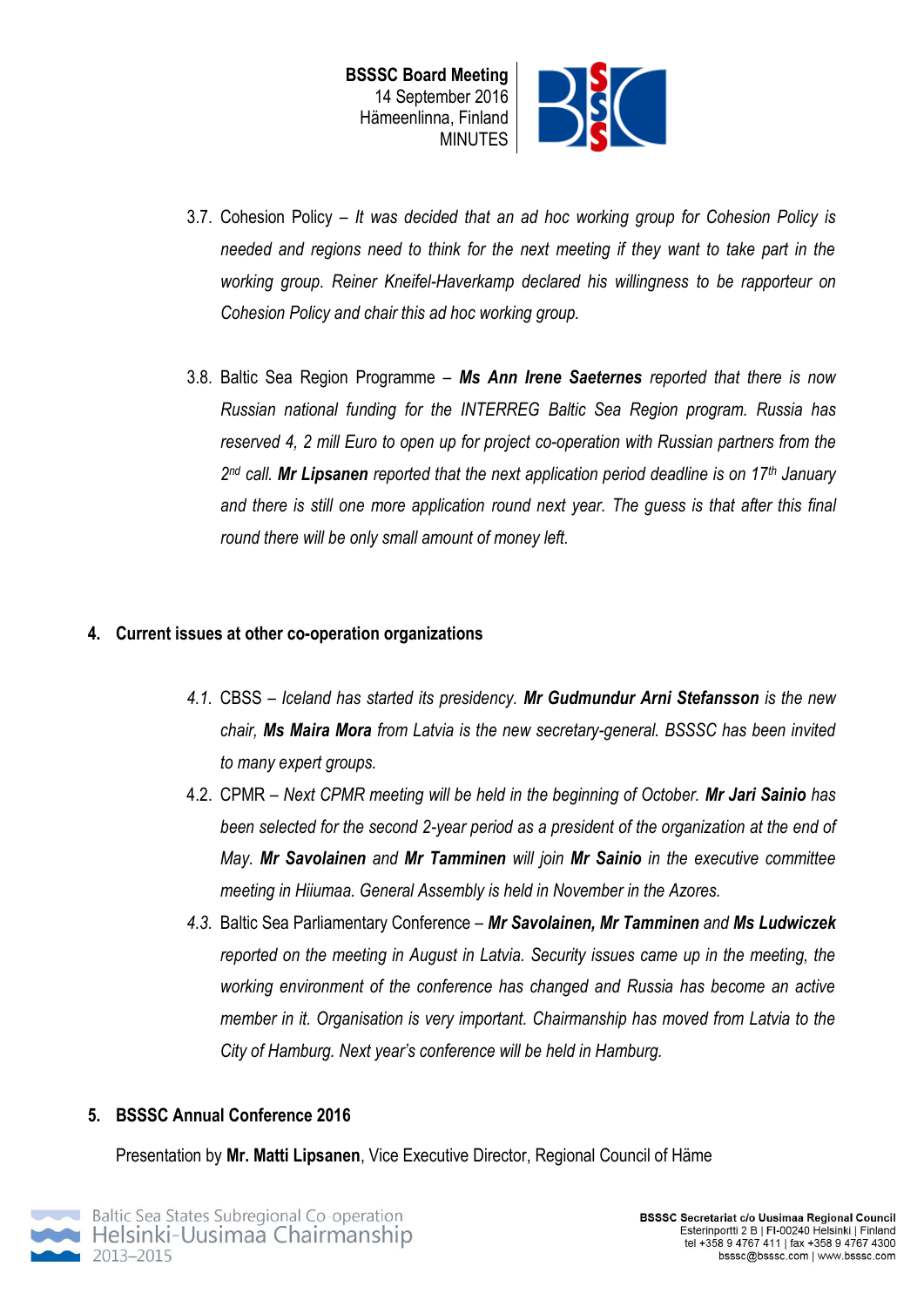

*Mr. Lipsanen presented the conference program for the board. There was one change to the program that was planned in Gdansk. Workshop on growth corridors had been removed from the program.* 

#### 5.1. Conference resolution

#### Introduction by **Mr. Janne Tamminen**, Secretary General

*Mr Tamminen presented the draft version of the resolution and noted that the resolution is still rather long and that texts for the draft resolution were received long after the agreed deadline. Minor changes and revisions were agreed to the draft texts. Resolution will be presented on Friday at the end of the conference. It was also agreed that board members can suggest revisions after the conference by sending their suggestions literally before the agreed deadline.*

## **6. EU Strategy for the Baltic Sea Region**

EUSBSR Annual Forum 2016, 8-9 November

*Preparation for the EUSBSR AF was discussed. Mr Tamminen recommended registration as soon as possible. Task force led by Ms Saeternes had proposed Youth Voice for Baltic 2030 Vision and it was included in the program of EUSBSR AF. At the moment task force is sending in their input and collecting speakers. BSSSC will also be involved in other activities and will be visible in the EUSBSR AF.* 

## **7. BSSSC Chairmanship 2017-2018 ENCN**

The preparation for the incoming chairmanship 2017 – 2018 and input to the Work Plan for 2017-2018 - Introduction by **Mr. Roger Ryberg**, the Incoming BSSSC Chair, Eastern Norway County Network

*Mr Roger Ryberg presented the incoming chairmanship of Eastern Norway County Network (ENCN). The new chairmanship was decided on June 10th, 2016 and ENCN will start the chairmanship at 1 January 2017. ENCN has started the preparatory work with the Helsinki-Uusimaa Regional Council. ENCN hopes to have persons in places to take up the function of the Secretariat before the start of next year. Persons who already had been decided were introduced. Planning of the work plan has started and it will be based on the BSSSC strategy that was adopted in March 2016. ENCN hopes to be able to present the draft version of the work plan in the next board meeting. Input from other member is needed and welcome.* 

*ENCN will update the BSSSC web-page, prepare for a BSSSC Newsletter and update its database. They proposed for the Board to adopt a new web address - bsssc.org - from the beginning of next year.*

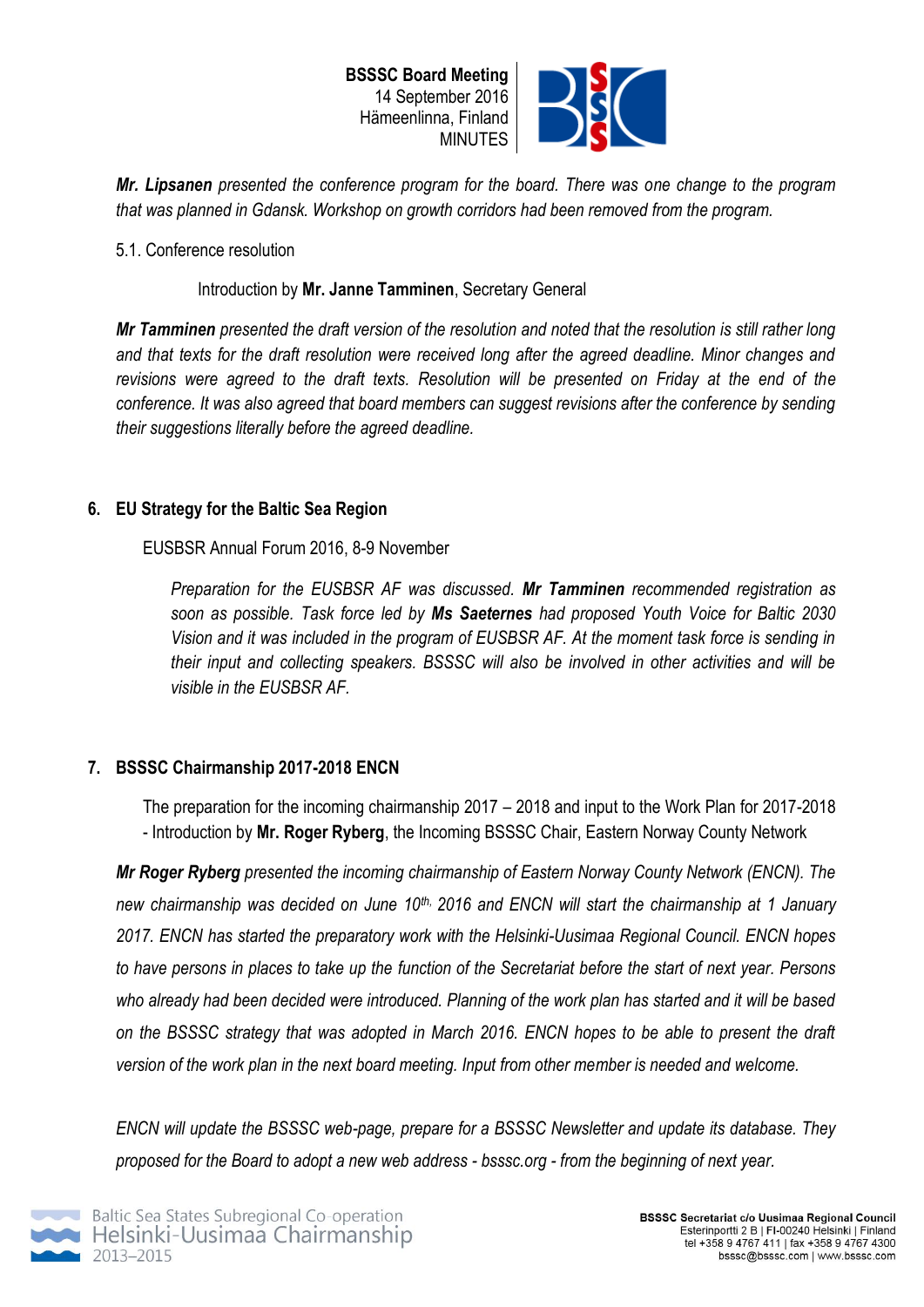



*bsssc.com will be redirected to bsssc.org. Youth policy, cohesion policy, culture, transport and infrastructure, energy and climate will be important fields also in the future work of BSSSC. The Board members supported the change of web-address to www.bsssc.org*

*Mr Musiolik added that it should be everyone's job to support the chairmanship. Mr Musiolik also suggested that the working group for energy is not performing at the moment and maybe another working group on another topic should be established. Mr Musiolik recommended a working group on digital agenda. At the moment there is a generation gap in digitalization and Baltic Sea Region should have something to offer for digital agenda. It was added that Baltic Development Forum has been really active on digitalization and BSSSC should link-up with them.*

# **8. BSSSC Board meetings 2016 – 2017 and Annual Conference 2017**

November 2016 (Back to back with EUSBSR Annual Forum), Stockholm, Sweden

- *Will be held on Monday November 7th starting 4 PM. It will take as long as it takes and board members will go to the reception after the board meeting is finished.* 

February-March 2017, Brussels? (tbc)

May-June 2017 (tbc)

- *25th Annual Conference 2017 (tbc) – It is Germany's or Lithuania's turn to hold the next Annual Conference. Schleswig-Holstein will have Landtag elections in May next year and cannot make big decisions at the moment. Mr Musiolik suggested linking AC with the 8th EUSBSR Annual Forum taking place in Berlin on 13/14 June 2017, arranged perhaps in the Nordic Embassies. The General Assembly of Baltic Sea Commission will be held in Berlin on 12th June, 2017. Focus topic of the AC could be youth.* 

## **9. Coming events**

AEBR, Annual Conference 22-24 September 2016, Görlitz, Germany European week of Regions and Cities, 10-13 October 2016, Brussels Round Table on Baltic Sea Youth Affairs, 13-15 October 2016, Berlin CPMR General Assembly, 2-5 November 2016, Ponta Delgada, Portugal